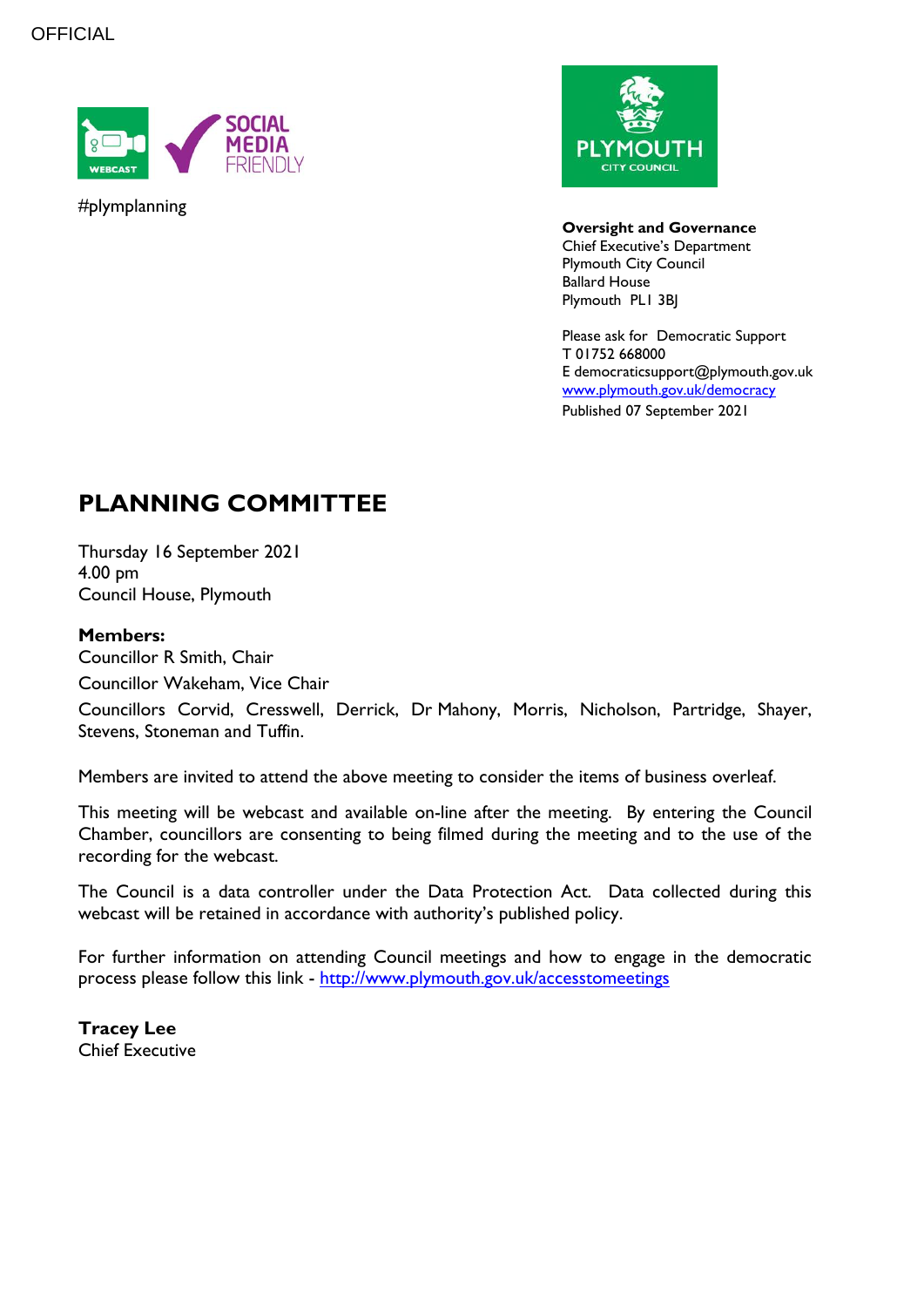## **Planning Committee**

#### **1. Apologies**

To receive apologies for non-attendance submitted by Committee Members.

#### **2. Declarations of Interest**

Members will be asked to make any declarations of interest in respect of items on this agenda.

#### **3. Minutes (Pages 1 - 4)**

The Committee will be asked to confirm the minutes of the meeting held on 19 August 2021.

#### **4. Chair's Urgent Business**

To receive reports on business which, in the opinion of the Chair, should be brought forward for urgent consideration.

#### **5. Questions from Members of the Public**

The Chair will receive and respond to questions from members of the public submitted in accordance with the Council's procedures. Questions shall not normally exceed 50 words in length and the total length of time allowed for public questions shall not exceed 10 minutes. Any question not answered within the total time allowed shall be the subject of a written response.

#### **6. Planning Applications for consideration**

The Service Director for Strategic Planning and Infrastructure will submit a schedule asking Members to consider Applications, Development proposals by Local Authorities and statutory consultations under the Town and Country Planning Act 1990 and the Planning (Listed Building and Conservation Areas) Act 1990.

#### 6.1. 27 Frogmore Avenue, Plymouth, PL6 5XH - 21/01235/FUL **(Pages 5 - 12)**

Applicant: Ms Patricia Small Ward: Eggbuckland Recommendation: Grant conditionally

#### 6.2. TPO 537 Land at Petersfield Close **(Pages 13 - 24)**

Ward: Compton Recommendation: To confirm TPO 537 with modifcations.